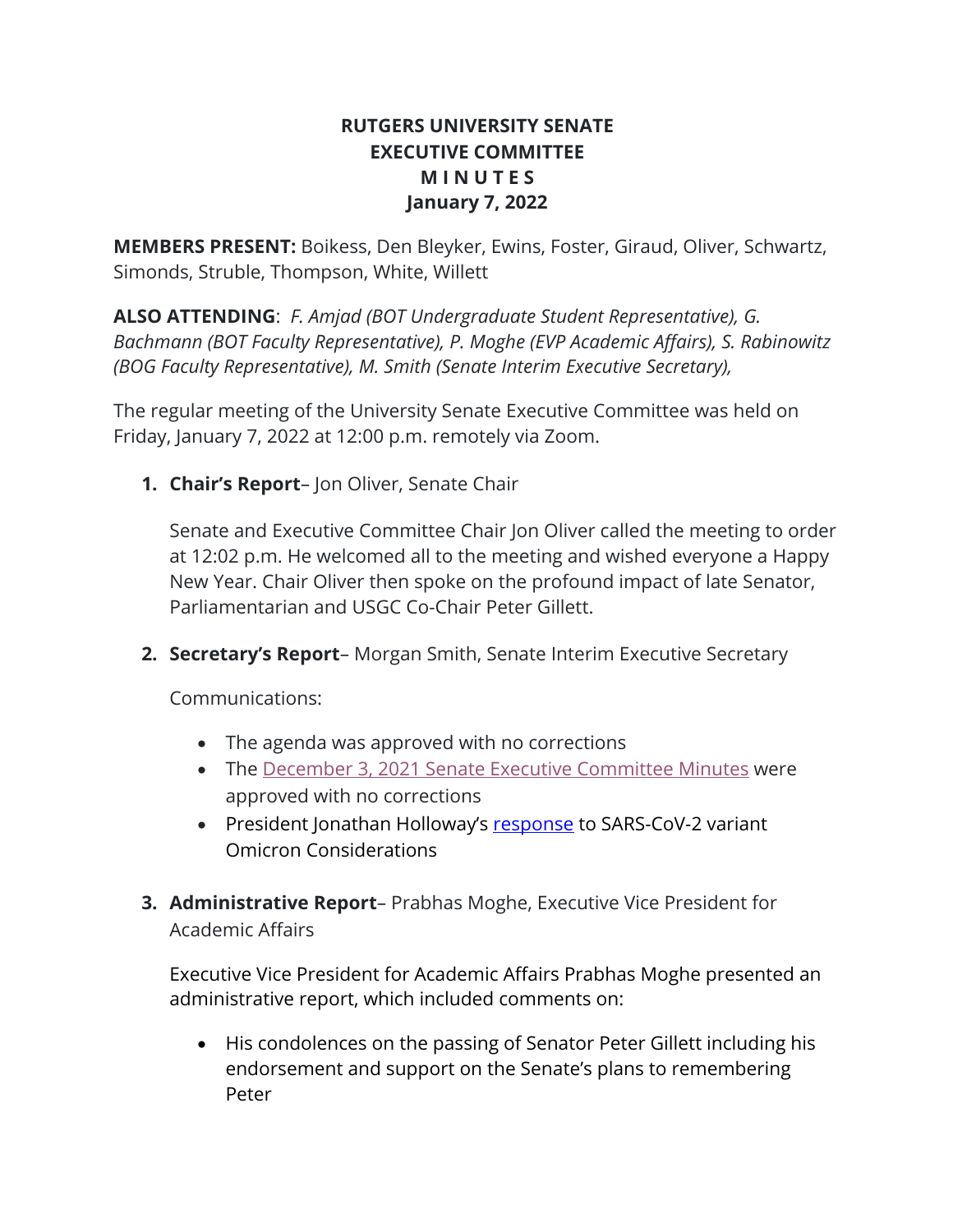- Rutgers football being picked for the **Gator Bowl** based on their academic performance
- Details on the Omicron Variant including a message from Tony Calcado on the University's efforts
- The delay for in person instruction will be extended until January 31, 2022
- Employees and faculty must be vaccinated with a strong push for boosters as well
- Spectators for all athletic events will need to show proof of vaccination or negative PCR test
- Free testing for employees through the month of January
- An update in the search for a new University Librarian and the commitment to diversity and inclusion during this process

He then answered questions on the following topics:

- The importance of booster shots among the University
- Details on timing when classes will be hybrid or in person

# **4. Standing Committees/Panels Issues/Proposed Charges:**

**Proposed Charge to University Structure and Governance Committee to Investigate COVID-19 Breakthrough Cases on all Campuses as a Viable Option for Students and Employees Safer Amid Waves of New Variants –** Submitted by Senator Madai Poole NB Staff

**Charge:** Understanding that safety is important to Rutgers University, would it be in the best interest of all Rutgers students and employees for the University to regularly test and track vaccinated students and employees for COVID-19 breakthrough cases on all campuses?

**Background:** Now that Rutgers University policy requires COVID-19 vaccination of all of its students and employees, the requirement for weekly testing has been removed, which is problematic. "Despite compelling evidence that SARS-CoV-2 vaccines are highly effective in preventing COVID-19 infections, breakthrough cases have been emerging at an increasing rate." Granted, New Jersey quotes that the rate of breakthrough COVID-19 infection for fully vaccinated people is less than one percent. However, that number ignores a few important considerations. Undoubtedly, there is a noble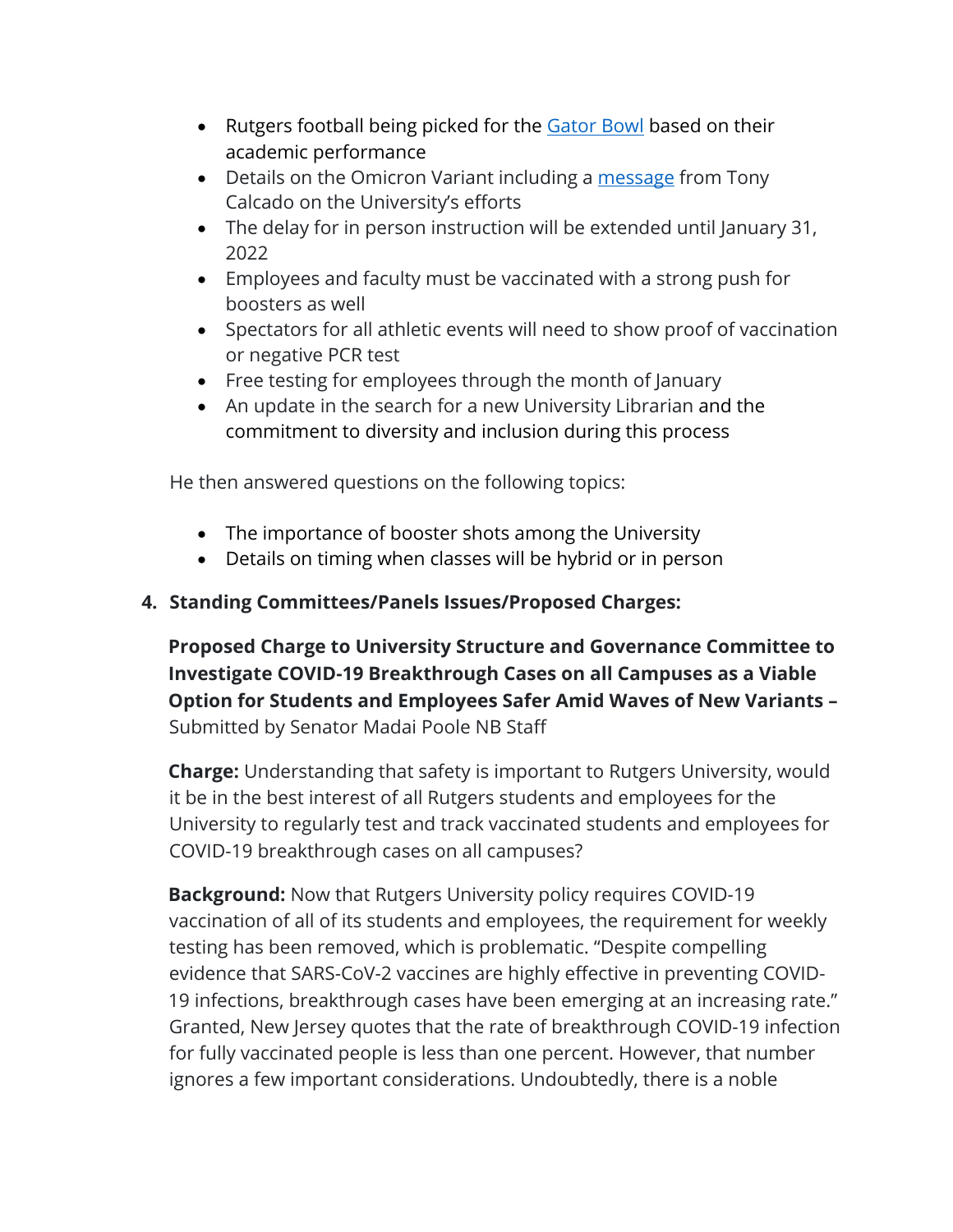campaign for everyone to get vaccinated, which is most compelling when backed by data that focuses only on the low hospitalization and death rates. On its face, it may seem like a logical reason to stop on-campus testing for fully vaccinated individuals. However, the motivation behind that decision ignores the rate of infection for vaccinated individuals. The argument that Rutgers does not have the resources to support on campus testing is quickly debunked when we refer to the plentiful State and Federal funding we were provided. Lack of COVID-19 breakthrough testing ignores the civic duty that Rutgers holds as a Big Ten University to adequately monitor breakthrough Covid cases, even if they do not rise to the level of hospitalization or death. It is important to appreciate that "less than one percent" equates to 629 hospitalizations and 158 deaths among COVID-19 vaccinated human beings in New Jersey. Rutgers University can demonstrate its renewed commitment to health and safety for all members of its community by monitoring and reporting the rate of breakthrough infection before more vaccinated individuals graduate to the unfortunate level of hospitalization, and worse yet, death.

The proposed charge was discussed by the Executive Committee, and it was decided it will not be charged at this time.

**Proposed Charge to the Information Technology Committee to Investigate Whether the English-only Rutgers Supplier Management Portal (PaymentWorks) Could Be Enhanced to Improve International Vendor Transactions** - Submitted by Senator Madai Poole NB Staff

**Charge:** As a demonstration of diversity and inclusion in our beloved community, should Rutgers University update the Rutgers Supplier Management portal (PaymentWorks) with multiple language options?

**Background:** In September of 2019, University Procurement Services launched "PaymentWorks", a new supplier portal to improve and streamline the way we onboard suppliers and manage supplier information, and help ensure that the university is compliant with federal and state laws and regulations. As a global institution doing business worldwide, Rutgers employs the services of vendors from around the world and is hailed as an international institution that recognizes the critical need for inclusion and diversity. However, we fall short when international suppliers are expected to utilize our English-only portal in order to process payment for services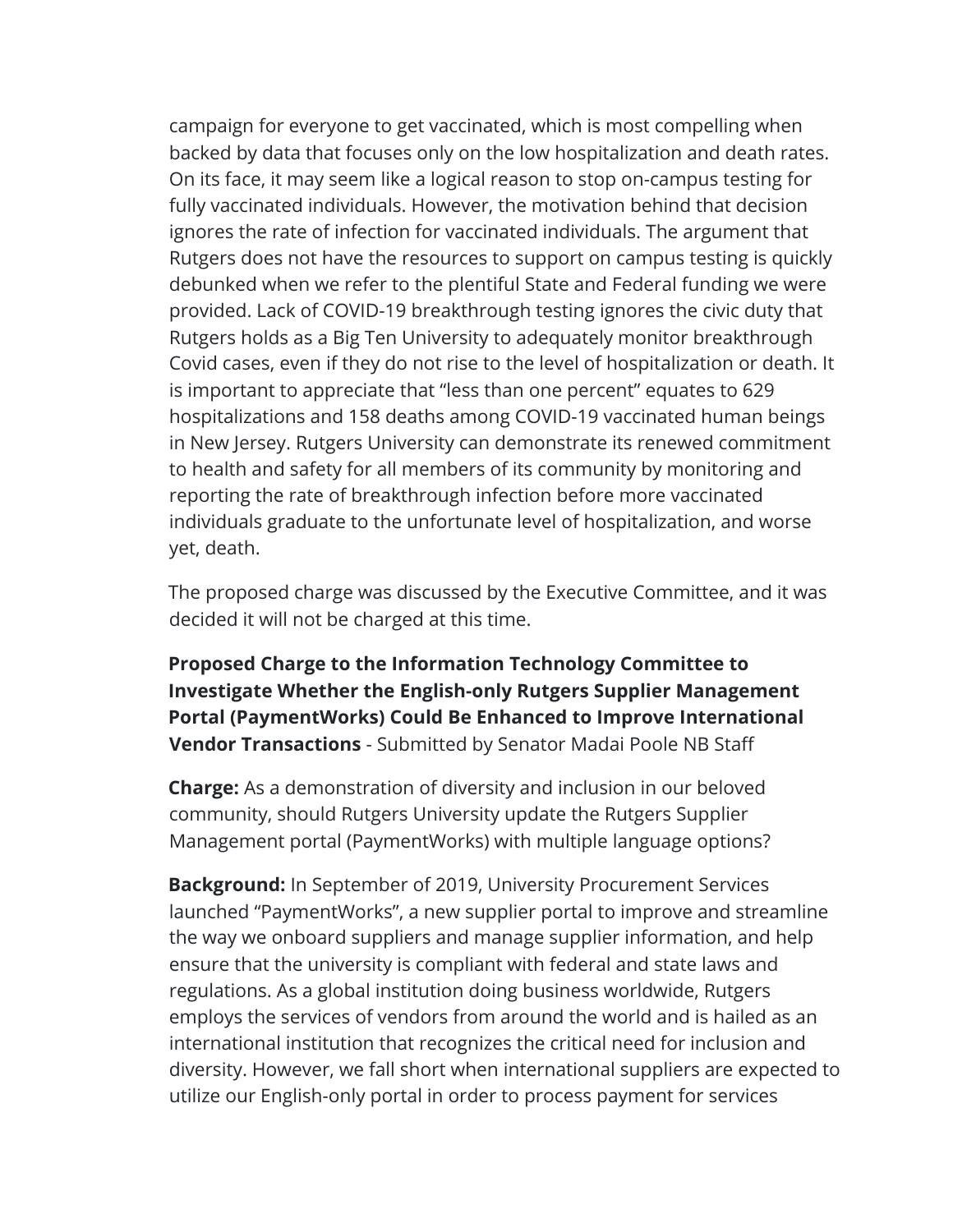rendered. Rutgers can easily enlist the help of Rutgers Global to identify and contract translators to help facilitate this initiative. Could the solution be found by incorporating reliable translation software to easily translate existing content and digital assets for use in overseas markets? Unfortunately, the burden currently falls on unit administrators to flounder through varying channels to seek support and resolution. Rutgers can demonstrate its commitment to diversity and inclusion by facilitating the official translation of the PaymentWorks platform across multiple languages. https://procurementservices.rutgers.edu/for-suppliers/become-a-supplier https://finance.rutgers.edu/financial-services/tax-and-compliance https://www.rutgers.edu/magazine/fall-2020/beloved-community https://community.paymentworks.com/payees/s/ https://www.techradar.com/best/best-translation-software

The proposed charge was discussed by the Executive Committee, and it was decided it will not be charged at this time. It was also suggested that Chair Oliver reach out to Procurement to see if this is already has been implemented.

#### **5. New Business**

• Discussion of Senator Kevin Schroth being appointed as the new co-chair of University Structure and Governance Committee

> The Executive Committee discussed this under great consideration, and it was decided to nominate Senator Schroth and the new co-chair of the University Structure and Governance Committee

• Discussion of potential resolution on Race, Gender and Critical Race Theory in higher education

> Members of the Executive Committee voiced that they needed more information on the topic to have proper discussion

• Discussion of appointment of a Vice Chair Pro Tem

Senator Schwartz and Senator Simonds were both contenders for the Vice Chair position. The EC voted and decided that Senator Adrienne Simonds will serve as the Vice Chair Pro Tem

• Discussion of ways the Senate is going to honor the late Peter Gillett

### **6. Old Business**